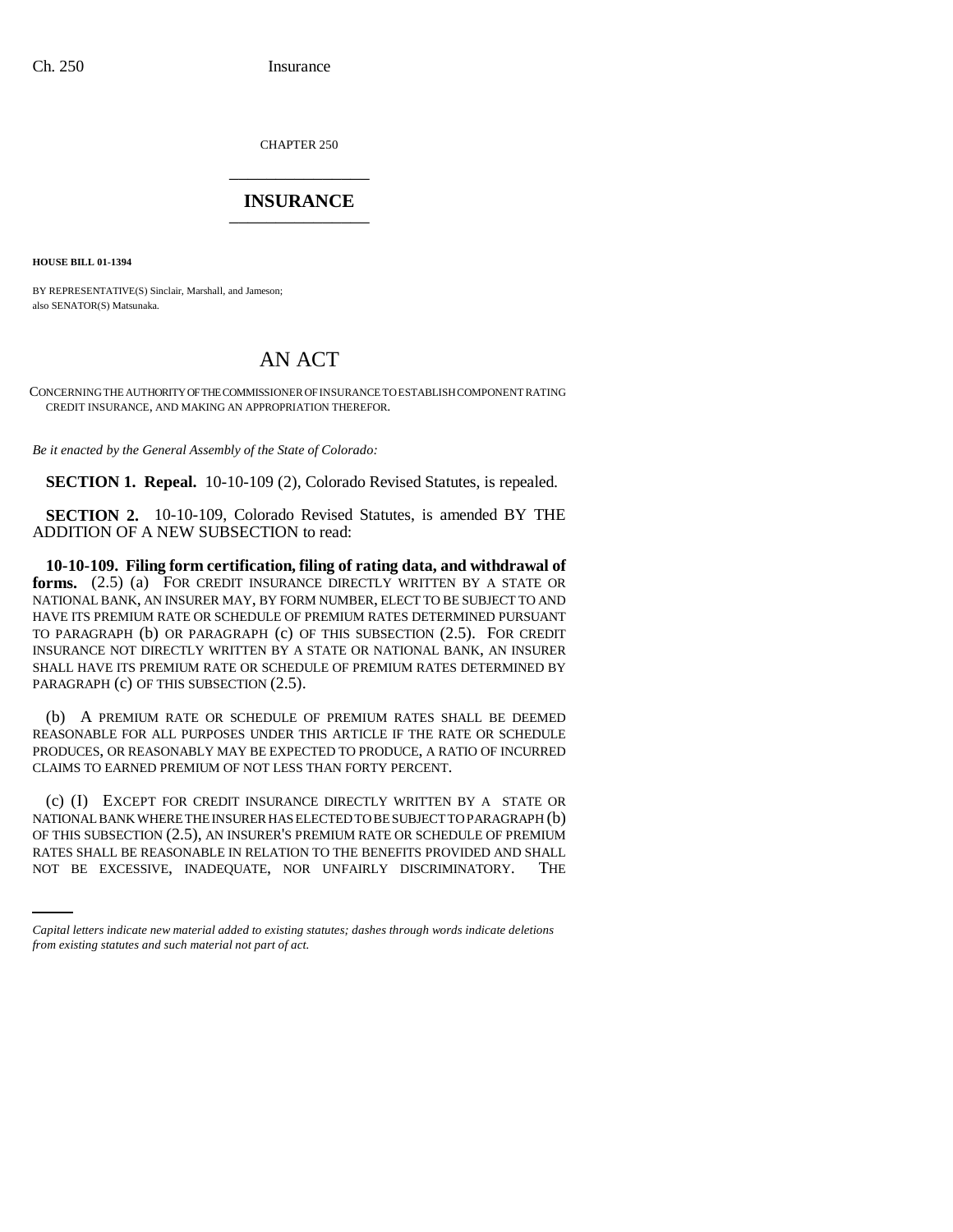#### Insurance Ch. 250

COMMISSIONER MAY ESTABLISH RATES THAT MAY BE USED BY ANY INSURER WITHOUT FILING. IN ESTABLISHING SUCH RATES, THE COMMISSIONER SHALL CONSIDER AND PROVIDE FOR THE FOLLOWING COMPONENT RATING ELEMENTS:

- (A) ACTUAL AND EXPECTED LOSS EXPERIENCE;
- (B) GENERAL AND ADMINISTRATIVE EXPENSES;
- (C) LOSS SETTLEMENT AND ADJUSTMENT EXPENSES;
- (D) REASONABLE CREDITOR COMPENSATION;
- (E) INVESTMENT INCOME;
- (F) THE MANNER IN WHICH PREMIUMS ARE CHARGED;
- (G) OTHER ACQUISITION COSTS;
- (H) RESERVES;
- (I) TAXES;
- (J) REGULATORY LICENSE FEES AND FUND ASSESSMENTS;
- (K) REASONABLE INSURER PROFIT; AND

(L) OTHER RELEVANT DATA CONSISTENT WITH GENERALLY ACCEPTED ACTUARIAL STANDARDS.

(II) THE COMMISSIONER HAS THE AUTHORITY TO PROMULGATE RULES TO ASSURE THAT THE PREMIUM RATES ARE REASONABLE IN RELATION TO THE BENEFITS PROVIDED, INCLUDING THE AUTHORITY TO REGULATE THE COMPENSATION COMPONENT OF THE PREMIUM RATES AND TO LIMIT THE TYPE AND KIND OF BENEFITS TO WHICH THE RATES SHALL APPLY. THE COMMISSIONER SHALL WORK WITH THE REGULATED COMMUNITY IN THE DEVELOPMENT OF THE COMPONENT RATING ELEMENTS. EACH CREDIT INSURER THAT RECEIVES COMBINED DIRECT CREDIT INSURANCE PREMIUMS IN THIS STATE IN THE AMOUNT OF ONE HUNDRED THOUSAND DOLLARS OR MORE SHALL BE SUBJECT TO AN ADMINISTRATIVE ASSESSMENT OF NOT MORE THAT ONE THOUSAND FIVE HUNDRED DOLLARS PER INSURER ANNUALLY TO PROVIDE THE DIVISION OF INSURANCE WITH FUNDS TO PERFORM DUTIES REQUIRED BY THIS PARAGRAPH (c).

**SECTION 3.** 10-10-109 (1), Colorado Revised Statutes, is amended, and the said 10-10-109 is further amended BY THE ADDITION OF THE FOLLOWING NEW SUBSECTIONS, to read:

**10-10-109. Filing form certification, filing of rating data, and withdrawal of forms.** (1) All policies, certificates of insurance, notices of proposed insurance, applications for insurance, endorsements, and riders delivered or issued for delivery in this state shall be certified, and the schedules of premium rates pertaining thereto shall be filed with the commissioner pursuant to subsections  $(3)$ ,  $(3.5)$ , and  $(4)$  of this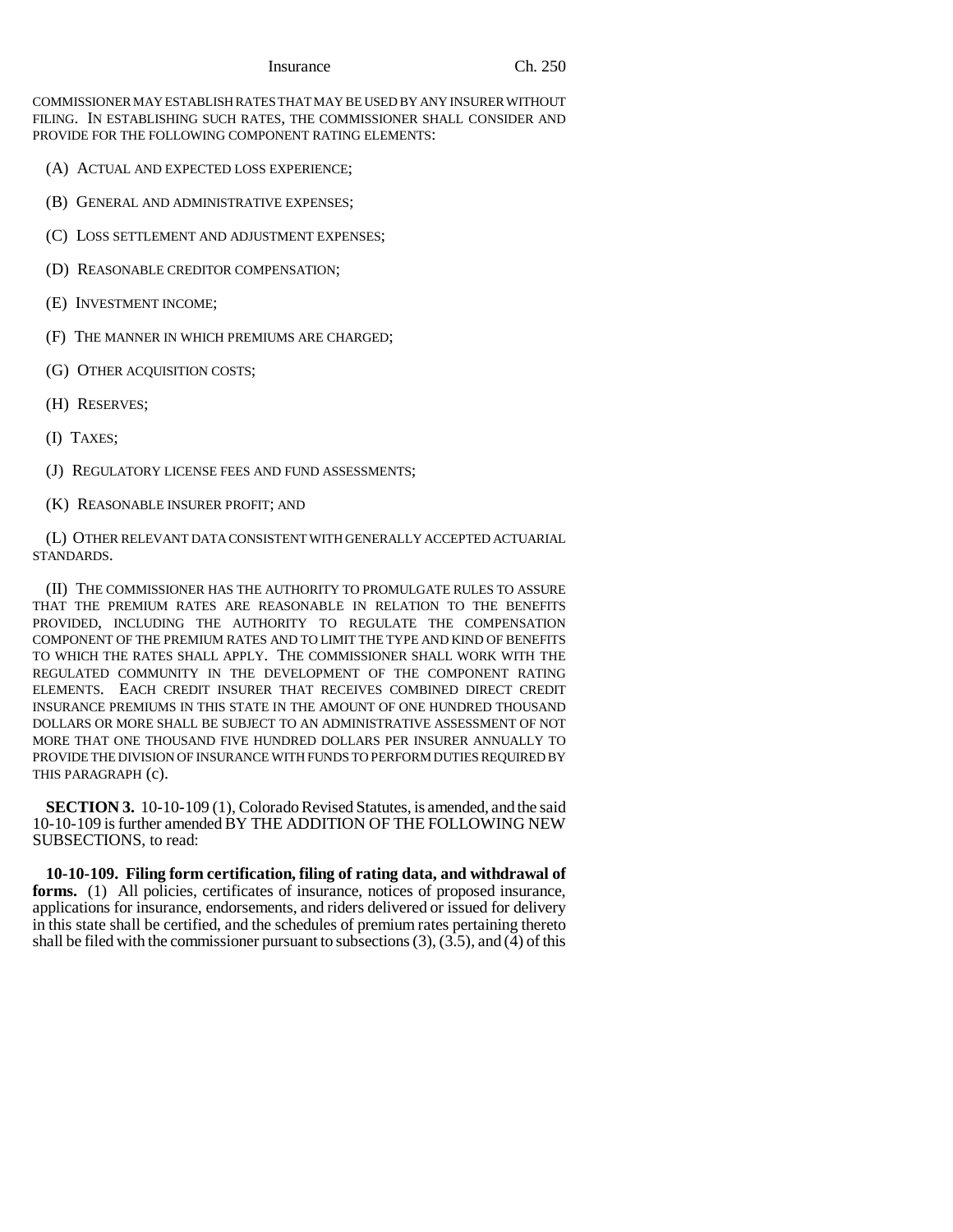#### Ch. 250 Insurance

## section.

(3.5) IF AN INSURER ELECTS TO FILE PURSUANT TO PARAGRAPH (c) OF SUBSECTION (2.5) OF THIS SECTION, COMMENCING JULY 1, 2002, THE INSURER SHALL OFFER ONLY COMPONENT RATING FOR CREDIT INSURANCE PREMIUMS PURSUANT TO SUBSECTION (2.5) OF THIS SECTION FOR ALL NEW POLICIES, CERTIFICATES OF INSURANCE, NOTICES OF PROPOSED INSURANCE, APPLICATIONS FOR INSURANCE, ENDORSEMENTS, AND RIDERS DELIVERED OR ISSUED FOR DELIVERY AND PHASE IN ALL EXISTING CREDITOR ACCOUNTS TO COMPONENT RATING ACCOUNTS BY NO LATER THAN JULY 1, 2003.

(8) (a) IF, AFTER AN EXAMINATION OR INVESTIGATION OF AN INSURER, THE COMMISSIONER HAS CAUSE TO BELIEVE THAT SUCH INSURER OR ANY RATE, RATING SCHEDULE, RATING PLAN, OR RATING SYSTEM MADE OR USED BY THE INSURER DOES NOT COMPLY WITH APPLICABLE REQUIREMENTS, THE COMMISSIONER SHALL GIVE NOTICE IN WRITING TO SUCH INSURER, STATING IN THE NOTICE IN WHAT MANNER AND TO WHAT EXTENT SUCH NONCOMPLIANCE IS ALLEGED TO EXIST AND SPECIFYING A REASONABLE TIME, NOT LESS THAN TEN DAYS AFTER THE DATE OF RECEIPT OF SUCH NOTICE, BY WHICH SUCH NONCOMPLIANCE SHALL BE CORRECTED.

(b) IF THE COMMISSIONER HAS GOOD CAUSE TO BELIEVE THAT AN INSURER'S NONCOMPLIANCE IS WILLFUL OR, IF WITHIN THE PERIOD PRESCRIBED BY THE COMMISSIONER IN THE NOTICE ISSUED IN ACCORDANCE WITH PARAGRAPH (a) OF THIS SUBSECTION (8), THE INSURER DOES NOT EITHER MAKE SUCH CHANGES AS MAY BE NECESSARY TO CORRECT THE NONCOMPLIANCE SPECIFIED BY THE COMMISSIONER OR ESTABLISH TO THE SATISFACTION OF THE COMMISSIONER THAT SUCH SPECIFIED NONCOMPLIANCE DOES NOT EXIST, THE COMMISSIONER MAY HOLD A PUBLIC HEARING IN ACCORDANCE WITH SECTION 24-4-105, C.R.S., ON THE SUBJECT OF THE NONCOMPLIANCE.

(c) (I) IF, AFTER A PUBLIC HEARING, THE COMMISSIONER FINDS THAT ANY RATE VIOLATES THE APPLICABLE PROVISIONS OF THIS TITLE, THE COMMISSIONER MAY ISSUE AN ORDER TO THE INSURER SPECIFYING IN WHAT RESPECTS SUCH VIOLATION EXISTS AND STATING WHEN, WITHIN A REASONABLE PERIOD OF TIME, THE FURTHER USE OF SUCH RATE OR RATING SYSTEM BY SUCH INSURER OR RATING ORGANIZATION IN CONTRACTS OF INSURANCE MADE AFTER SUCH TIME SHALL BE PROHIBITED. IN SUCH ORDER, THE COMMISSIONER MAY REQUIRE A REFUND TO THE POLICYHOLDER IN AN AMOUNT EQUAL TO THE EXCESS PREMIUM PLUS A MAXIMUM OF EIGHTEEN PERCENT INTEREST. THE AMOUNT OF THE REFUND, PLUS INTEREST, SHALL BE COMPUTED FROM THE EFFECTIVE DATE OF THE RATE USED ON THE INDIVIDUAL POLICYHOLDER CONTRACT TO THE COMMENCEMENT DATE OF THE HEARING ON THE RATE. INTEREST SHALL BE COMPUTED AS SIMPLE INTEREST PER ANNUM.

(II) IN ADDITION TO ANY OTHER REMEDIES OR PENALTIES PROVIDED BY LAW, THE COMMISSIONER MAY SUSPEND OR REVOKE, IN WHOLE OR IN PART, THE CERTIFICATE OF AUTHORITY OF ANY INSURER THAT FAILS TO COMPLY WITH AN ORDER OF THE COMMISSIONER WITHIN THE TIME SPECIFIED IN SUCH ORDER. THE COMMISSIONER SHALL NOT SUSPEND OR REVOKE THE LICENSE OR CERTIFICATE OF AUTHORITY FOR FAILURE TO COMPLY WITH AN ORDER UNTIL THE TIME PRESCRIBED FOR AN APPEAL OF THE ORDER HAS EXPIRED, OR, IF AN APPEAL HAS BEEN TAKEN, UNTIL SUCH ORDER HAS BEEN AFFIRMED. THE COMMISSIONER MAY DETERMINE WHEN A SUSPENSION OR REVOCATION OF A CERTIFICATE OF AUTHORITY SHALL BECOME EFFECTIVE. AN ORDER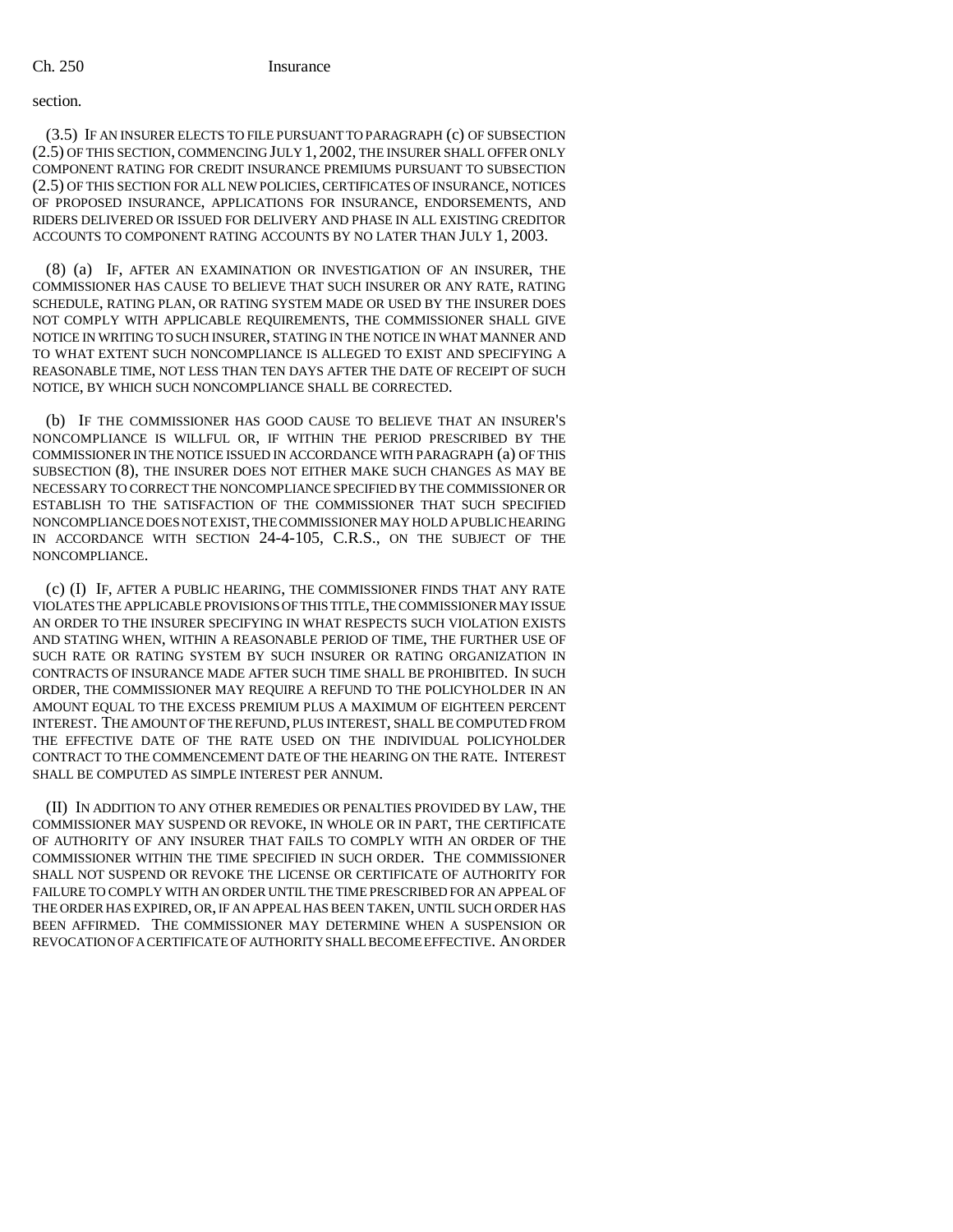#### Insurance Ch. 250

OF SUSPENSION SHALL REMAIN IN EFFECT FOR THE PERIOD FIXED BY THE COMMISSIONER UNLESS THE COMMISSIONER MODIFIES OR RESCINDS SUCH SUSPENSION OR UNTIL THE ORDER UPON WHICH SUCH SUSPENSION IS BASED IS MODIFIED, RESCINDED, OR REVERSED. NO LICENSE SHALL BE SUSPENDED OR REVOKED EXCEPT PURSUANT TO A WRITTEN ORDER OF THE COMMISSIONER, STATING THE COMMISSIONER'S FINDINGS, MADE AFTER A HEARING HELD UPON NOT LESS THAN TEN DAYS' WRITTEN NOTICE TO SUCH INSURER SPECIFYING THE ALLEGED VIOLATION.

(d) (I) IF, AFTER A PUBLIC HEARING, THE COMMISSIONER FINDS THAT THE VIOLATION OF ANY OF THE APPLICABLE PROVISIONS OF THIS TITLE WAS WILLFUL, THE COMMISSIONER MAY SUSPEND OR REVOKE, IN WHOLE OR IN PART, THE CERTIFICATE OF AUTHORITY OF SUCH INSURER.

(II) IF A FAILURE TO COMPLY WITH AN ORDER OF THE COMMISSIONER WITHIN THE TIME SPECIFIED IN SUCH ORDER IS WILLFUL, THE INSURER SHALL BE LIABLE TO THE STATE IN AN AMOUNT NOT TO EXCEED FIVE THOUSAND DOLLARS FOR SUCH FAILURE. THE COMMISSIONER SHALL COLLECT SUCH AMOUNT AND MAY BRING A CIVIL ACTION IN THE NAME OF THE PEOPLE OF THE STATE OF COLORADO TO ENFORCE COLLECTION. SUCH PENALTY MAY BE IN ADDITION TO THE REMEDY PROVIDED IN SUBPARAGRAPH (I) OF THIS PARAGRAPH (d). ALL MONEYS COLLECTED BY THE COMMISSIONER SHALL BE PAID INTO THE GENERAL FUND.

(e) ANY FINDING, DETERMINATION, RULE, RULING, OR ORDER MADE BY THE COMMISSIONER PURSUANT TO THIS SUBSECTION (8) IS SUBJECT TO JUDICIAL REVIEW BY THE COURT OF APPEALS. SUCH REVIEW SHALL BE PERFORMED IN ACCORDANCE WITH THE PROVISIONS OF SECTION 24-4-106 (11), C.R.S.

**SECTION 4.** 10-10-110 (1), Colorado Revised Statutes, is amended to read:

**10-10-110. Premiums and refunds.** (1) (a) Any IF AN INSURER HAS ELECTED TO FILE PURSUANT TO SECTION  $10-10-109(2.5)$  (b), THE insurer may revise its schedules of premium rates from time to time and shall file such revised schedules with the commissioner. No insurer shall issue any credit insurance policy for which the premium rate exceeds that determined by the schedules of such insurer as then on file with the commissioner.

(b) IF AN INSURER HAS ELECTED TO FILE PURSUANT TO SECTION 10-10-109 (2.5) (c), THE INSURER MAY FILE WITH THE COMMISSIONER AND USE ANY PREMIUM RATE OR SCHEDULE OF PREMIUM RATES THAT IS LESS THAN OR EQUAL TO THE PREMIUM RATE ESTABLISHED BY THE COMMISSIONER. INSURERS SHALL NOT USE PREMIUM RATES HIGHER THAN THE PREMIUM RATES ESTABLISHED BY THE COMMISSIONER.

**SECTION 5.** 5-4-203 (2), Colorado Revised Statutes, is amended to read:

**5-4-203. Filing and approval of rates and forms.** (2) Except as provided in subsection (3) of this section, all policies, certificates of insurance, notices of proposed insurance, applications for insurance, endorsements and riders relating to consumer credit insurance delivered or issued for delivery in this state, and the schedules of premium rates or charges pertaining thereto shall be filed by the insurer with the commissioner of insurance. Within thirty days after the filing of any form or schedule, the commissioner shall disapprove it if the premium rates or charges are